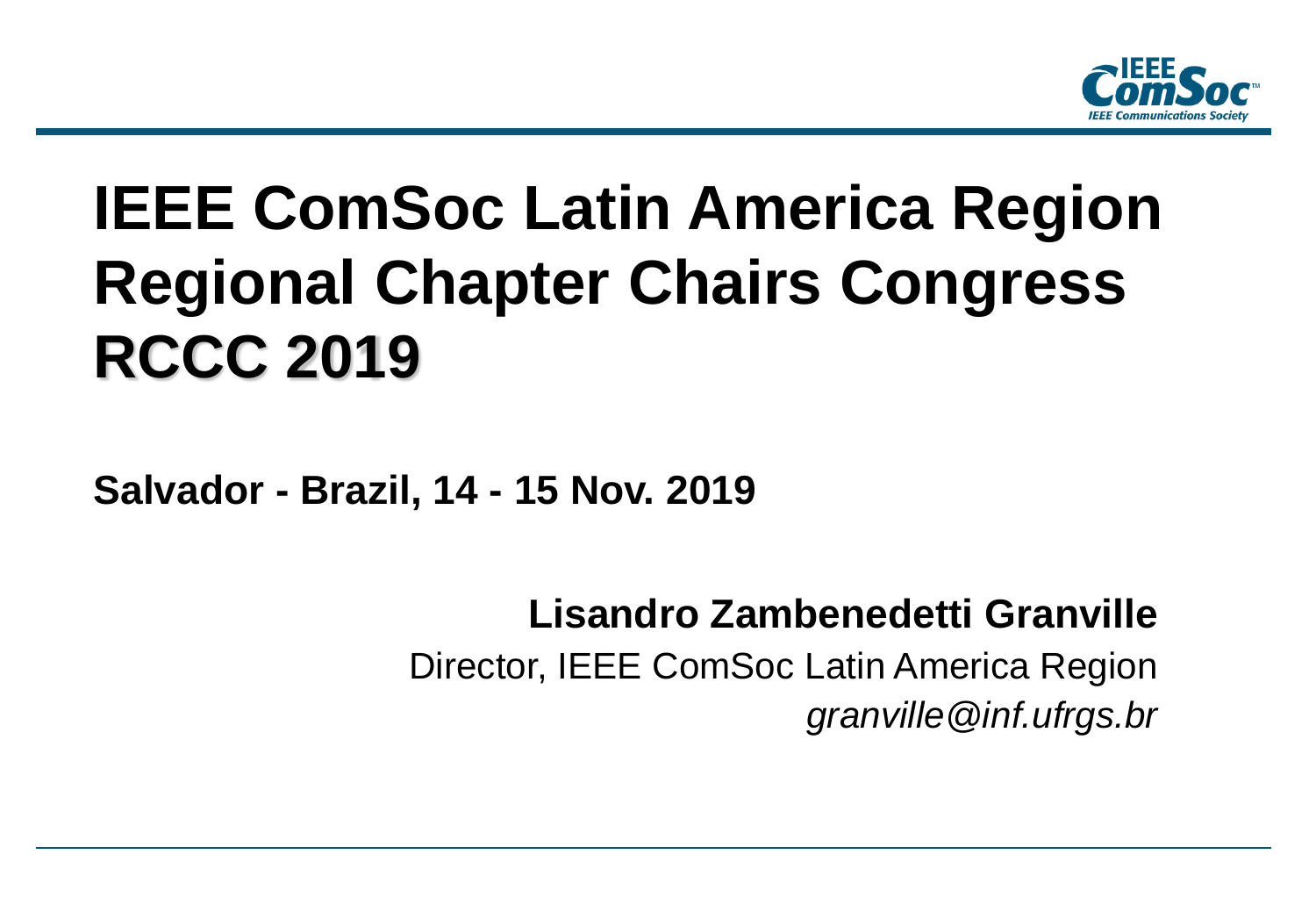## **IEEE ComSoc Regions**



- Regions 1 to 6 United States (US)
- Region 7 Canada (CA)
- Region 8 Europe, Middle-East, & Africa (EMEA)
- Region 9 Latin America (LA)
- Region 10 Asia/Pacific (AP)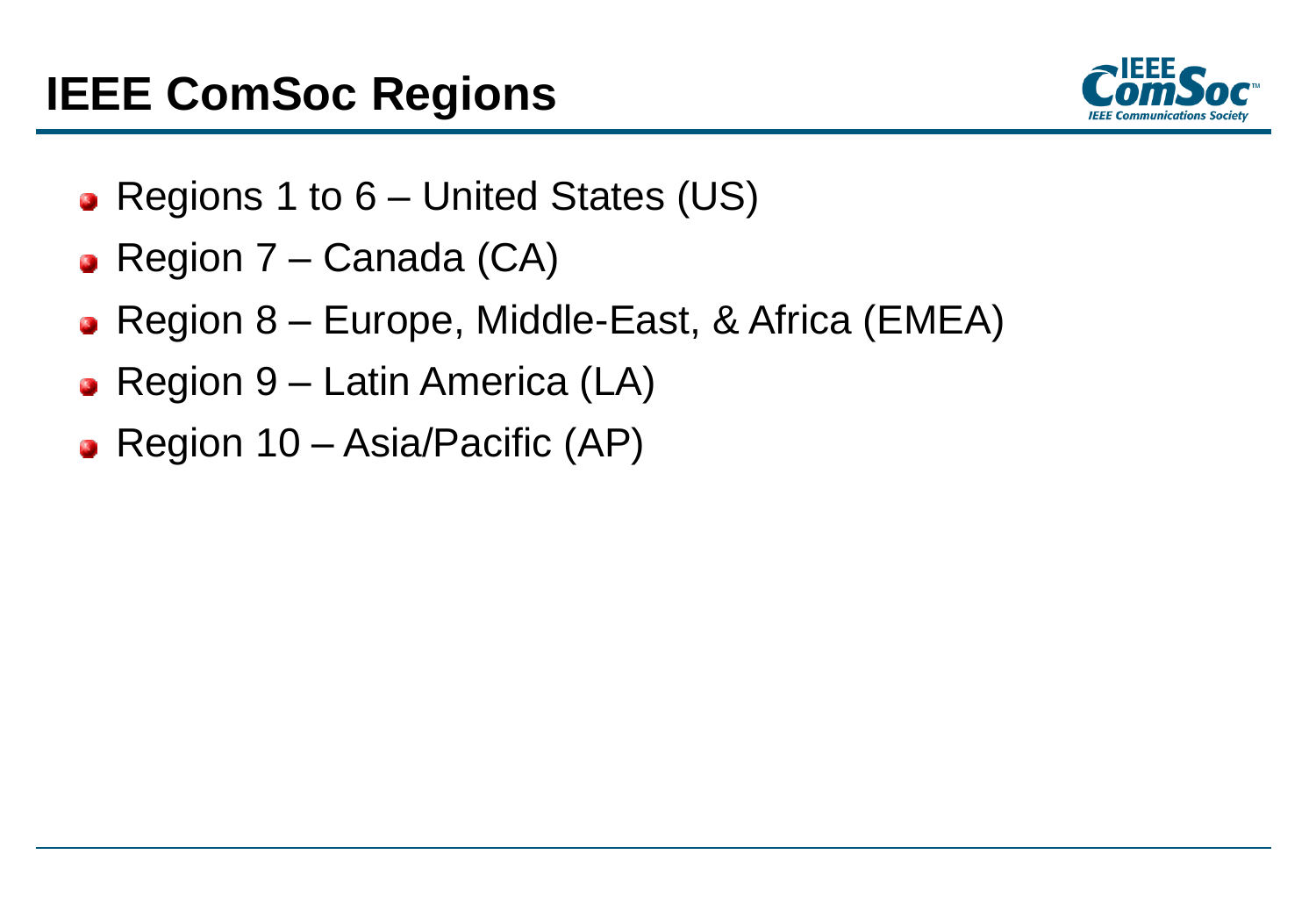# **IEEE ComSoc LA Region Chapters**



- **•** Argentina
- **Bahia**  $\mathbf{R}^{\mathbf{a}}$
- **•** Bolivia
- **C**entro-Norte Brasil
- **Chile**
- **Colombia**
- **Costa Rica**
- **•** Ecuador
- **El Salvador**
- **Guadalajara**
- **Guatemala**
- **Honduras**
- **•** Mexico
- **Monterrey**  $\mathcal{R}_{\mathcal{A}}$
- **Morelos**
- **Nicaragua**  $\mathcal{L}_{\mathcal{A}}$
- **Panama**
- **Peru**
- **Puebla**  $\mathbf{R}^{\mathbf{a}}$
- **Puerto Rico & Caribbean**
- **Rio de Janeiro**
- **South Brazil**
- Trinidad & Tobago  $\bullet$
- **J**ruguay
- Venezuela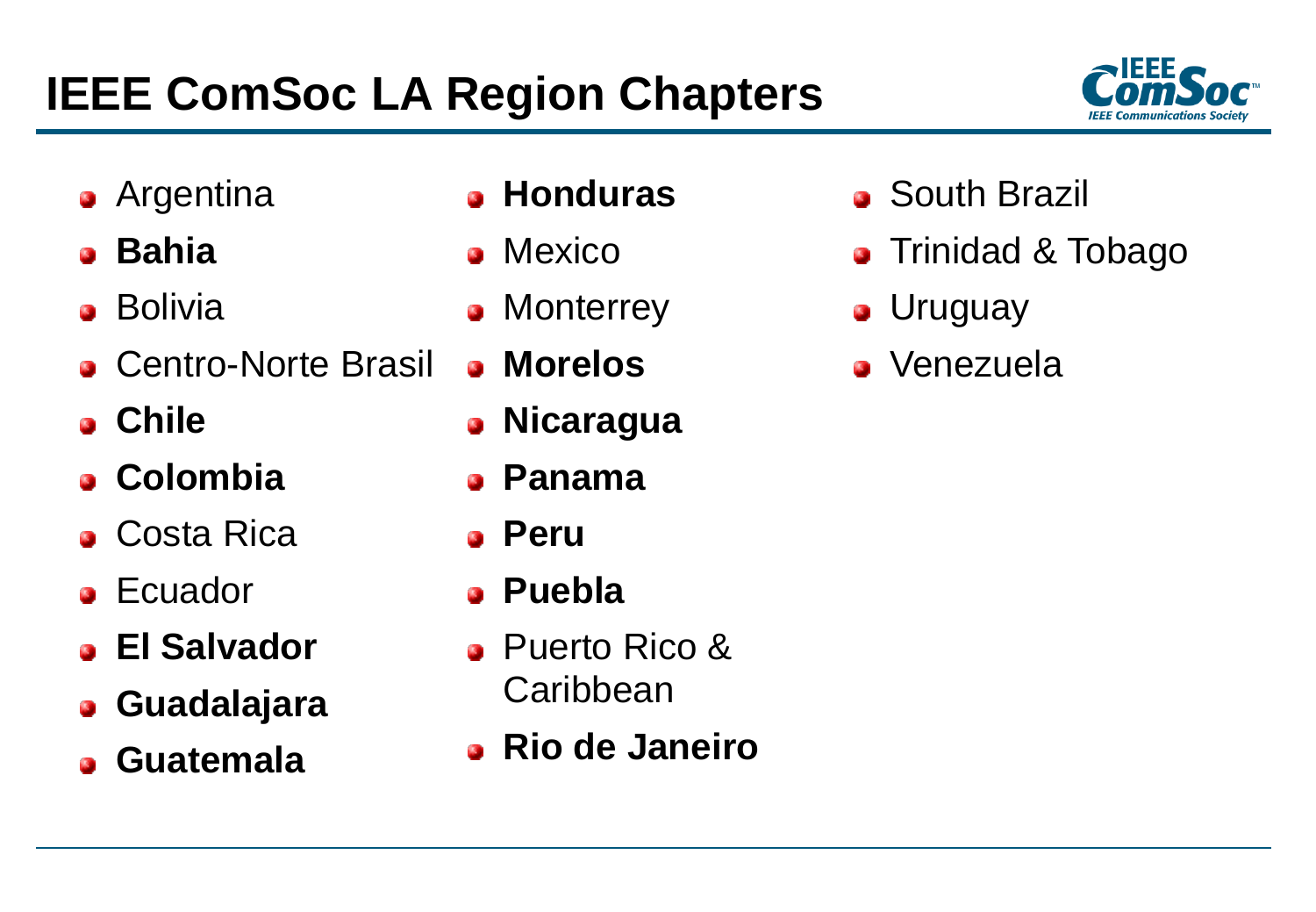

- Lisandro Zambenedetti Granville, Director  $\mathbf{a}$
- Marcelo Anderson Batista dos Santos, Secretary Ø
- Carlos A. Lozano Garzón, Awards Committee (LAB-AC)  $\overline{\mathbf{a}}$
- Carlos Eugenio Martínez Cruz, Global Communications Newsletter (GCN)  $\bullet$ Committee (LAB-GCNC)
- Joel J.P.C. Rodrigues, Technical Activities Committee (LAB-TAC)
- Nury Gabriela Ramirez Cely, Industry Relations Committee (LAB-IRC)  $\overline{\mathbf{a}}$
- G. Esmeralda Asurza Espiritu, Social Networks Committee (LAB-SNC) and **S** Webpage
- Juan David Alvarado, Membership Development Committee (LAB-MDC)
- Gidy Carolina Florez Navarro, Young Professional Coordinator **C**
- Araceli García Gómez, Student Activities  $\mathbf{G}$
- **Pedro Aguilera, DLT and DSP Coordinator**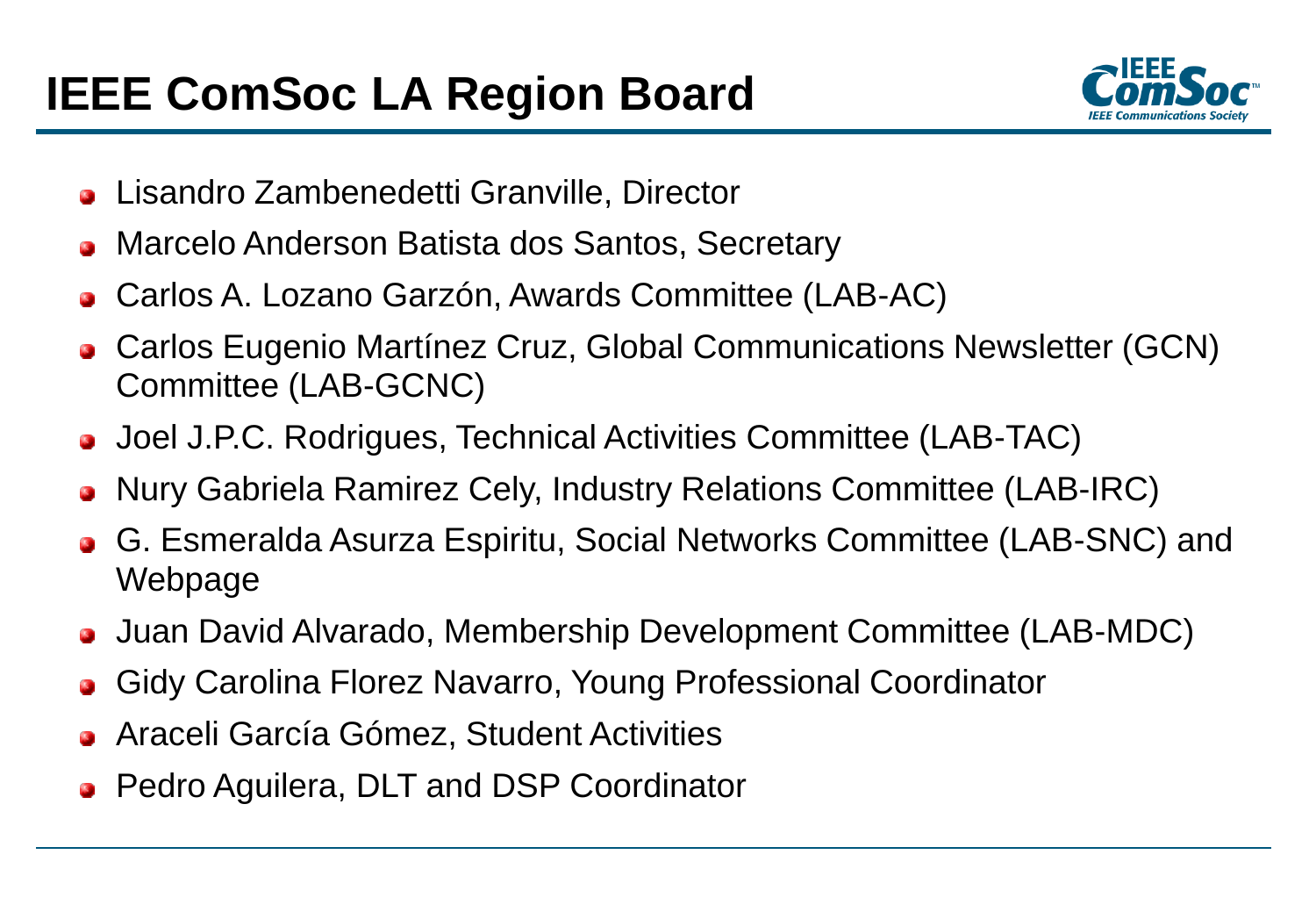

- 09:00 09:30 Welcome & Introductions G
- 09:30 10:00 LA Region Report (Lisandro) ۰
- 10:00 10:30 Awards and Best Practices for Chapters chairs (Jose David) ø
- *10:30 – 11:00 – Coffee Break* Ø.
- 11:00 11:30 Young Professional: Global Overview (Nury and Gidy) G
- 11:30 12:00 Technical Activities: engagement, feedback and next steps (Joel) ۵
- *12:00 – 14:00 – Lunch* ß.
- 14:00 14:30 DLT Updates (Pedro Aguilera) ۵
- 14:30 15:00 Membership Development (Juan David) ۵
- 15:00 15:30 Global Communications Newsletter (Carlos Martínez) ø
- *15:30 – 16:00 – Coffee Break* ø
- 16:00 16:30 Social Networks Challenges and Progress (Esmeralda) Ø.
- 16:30 17:00 Communications Society Awards (Carlos Lozano) Ø.
- *19:00 – 21:30 – Dinner*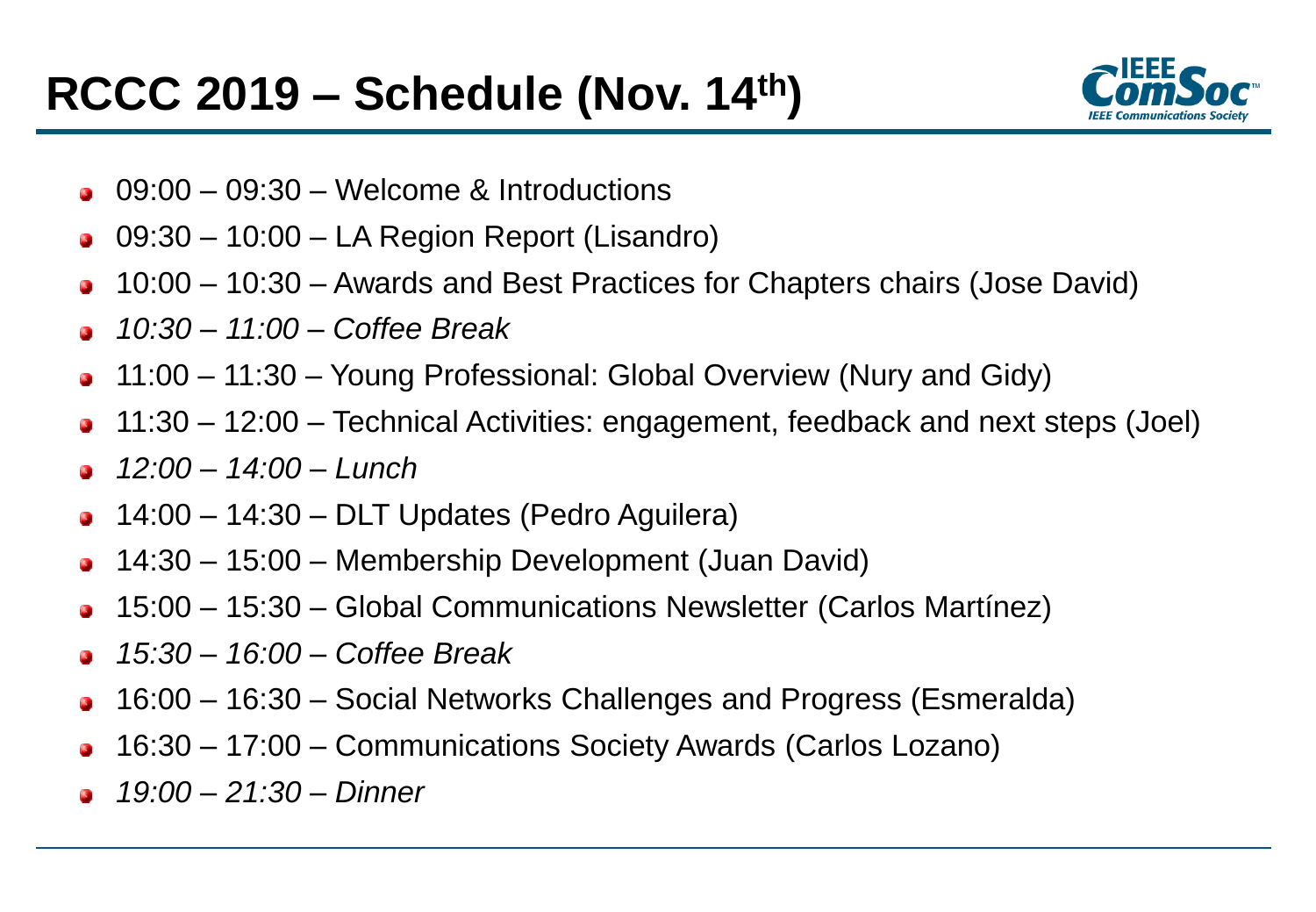

- 09:00 10:30 Chapter Chair Reports (5 presentations) 15min for each chair  $\mathbf{R}$
- *10:30 – 11:00 – Coffee Break* Ø
- 11:00 12:00 Chapter Chair Reports (3 presentations) 15min for each chair ۵
- *12:00 – 14:00 – Lunch*  Ø.
- 14:00 15:30 Chapter Chair Reports (4 presentations) 15min for each chair ۵
- *15:30 – 16:00 – Coffee Break* ø
- 16:00 17:00 Closing Remarks + Group Photo $\mathbf{r}$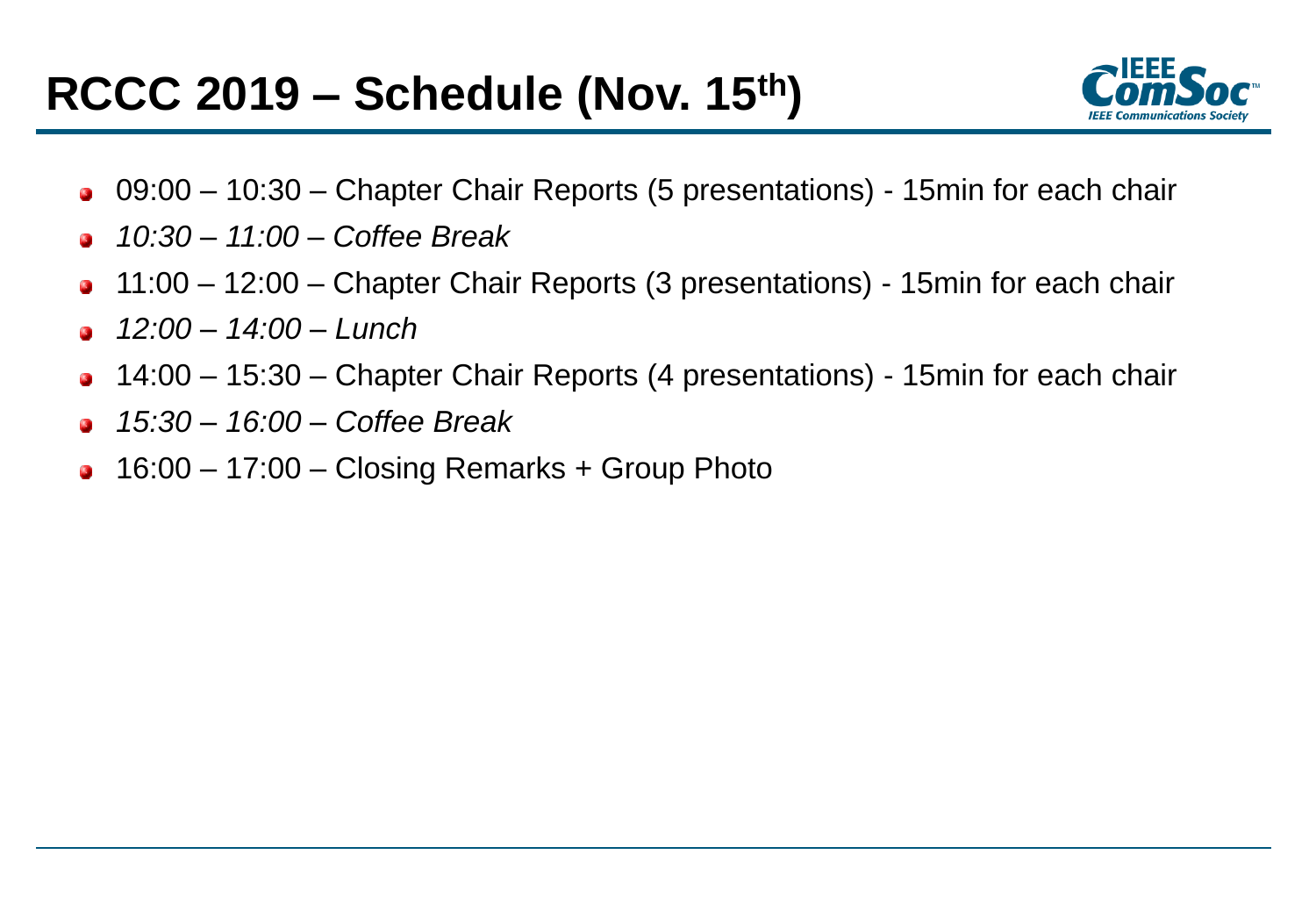## **Chapter Achievement (CAA) Award Chapter of the Year (CoY) Award**



- 2018
	- ◆ 3 applications
	- Winner: Bolivia
- $2019$ 
	- ◆ 1 application
	- Winner: Puebla
- It is important to increase our engagement. Don't forget to apply
- o [https://www.comsoc.org/membership/chapters/chapter](https://www.comsoc.org/membership/chapters/chapter-resources)resources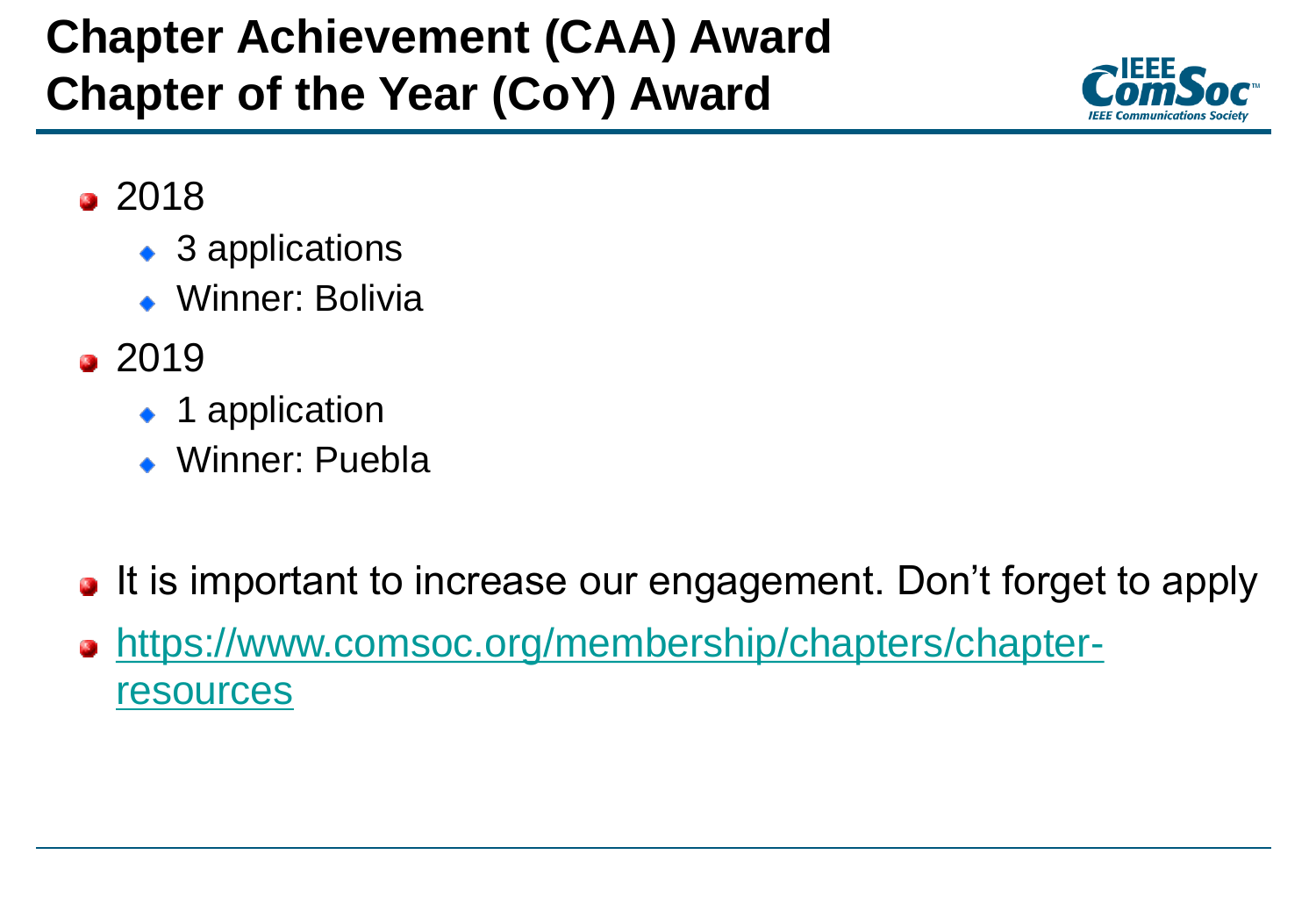### **IEEE ComSoc LA Board**



- **•** Terms are of two years
- The candidates for the next term (2020-2021) were:
	- Andres Navarro (Colombia)
	- Carlos Martínez (El Salvador)
	- ◆ Ignacio Enrique Zaldívar Huerta (Puebla)
	- ◆ Nury Gabriela Ramirez Cely (Ecuador) **← Selected as next director**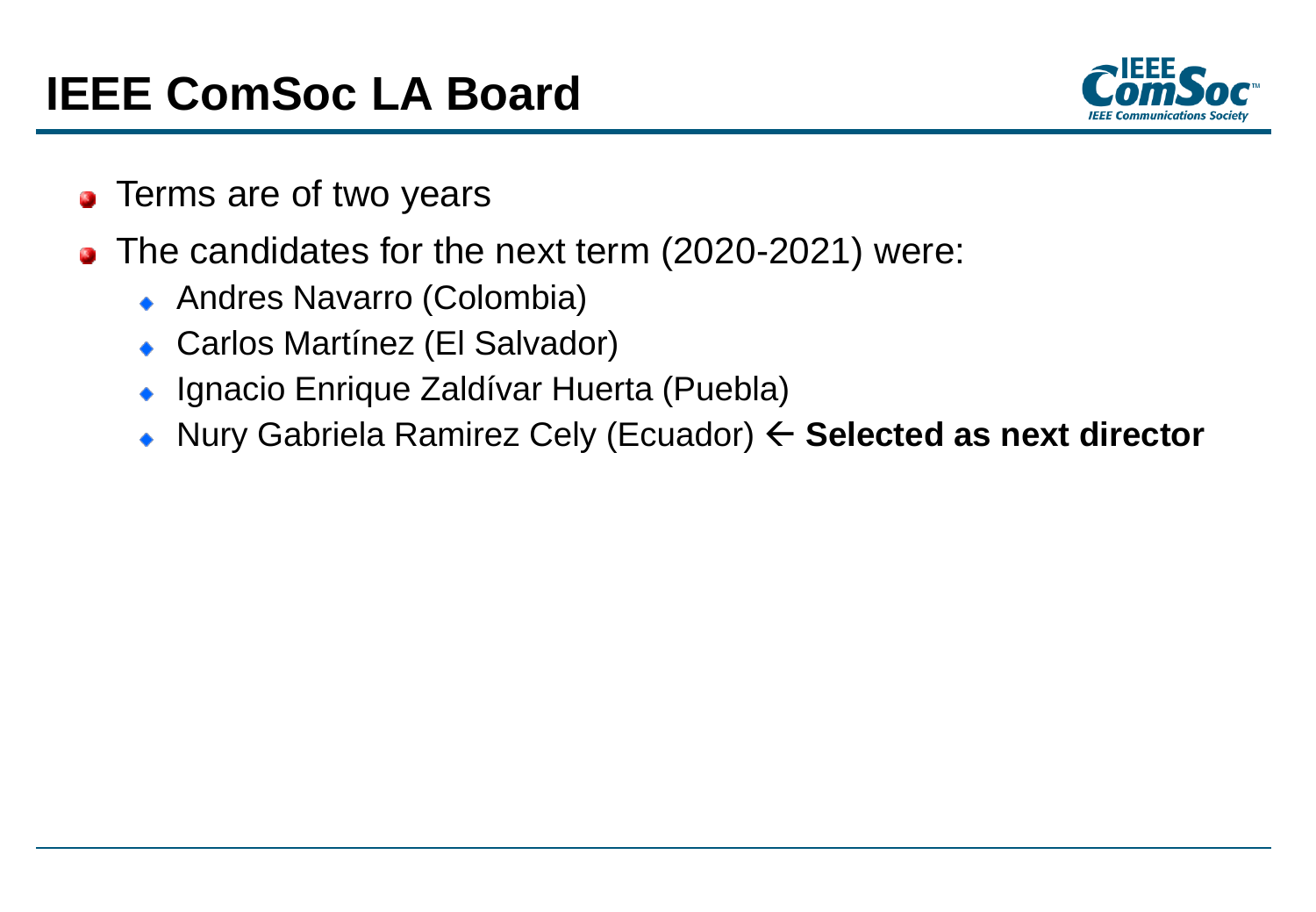

- Nov. 14th
	- Present our current status globaly
	- $\bullet$  Identify challenges
	- Discuss possible solutions
- **Nov. 15th** 
	- Present status of each presente chapter
	- $\bullet$  Identify challenges
	- Discuss possible solutions
- **After RCCC 2019** 
	- Compile a summary of our meeting
	- Share with the attendees for corrections
	- Share with all other chapter chairs
	- Foward it to the next board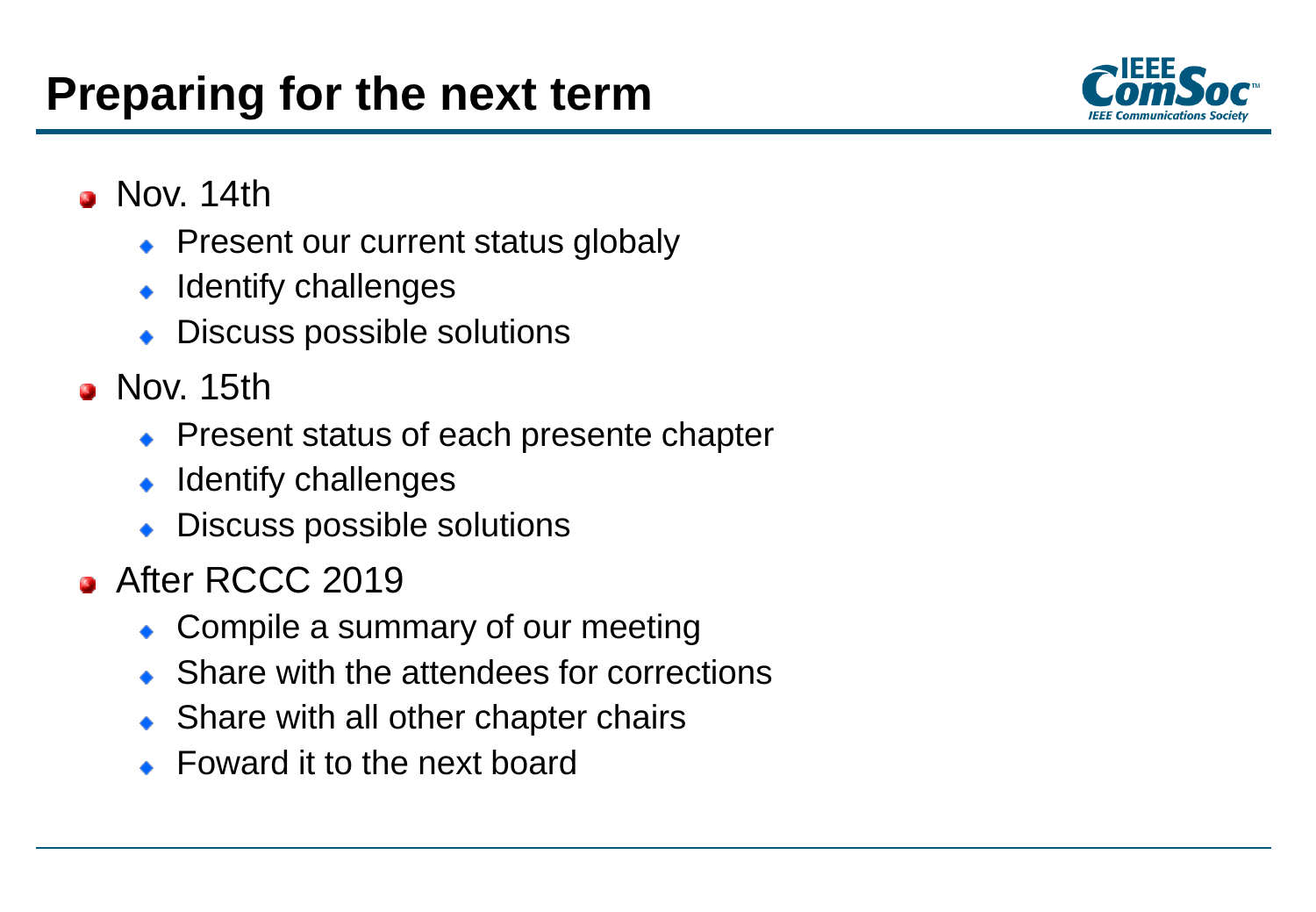

# **IEEE ComSoc Latin America Region Regional Chapter Chairs Congress RCCC 2019**

**Salvador - Brazil, 14 - 15 Nov. 2019**

**Complementary information for the meeting report**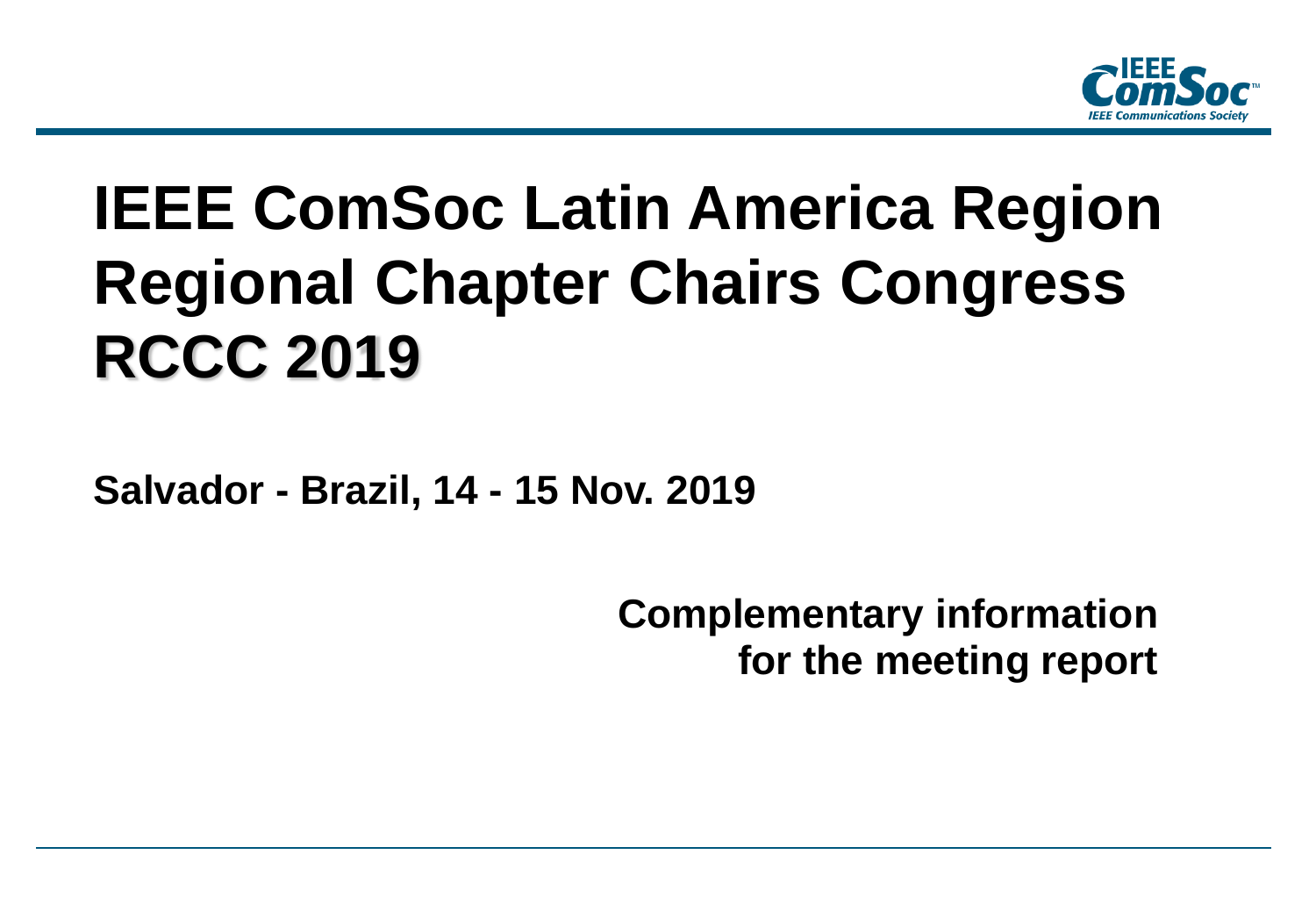### **Numbers**



- 22 people attended
	- ◆ 10 board members
	- ◆ 1 board advisor
	- ◆ 11 chapter chairs
- 21 presentations
	- ◆ 8 from board members
	- ◆ 1 from board advisor
	- ◆ 12 reporting chapter activities
- **1** social dinner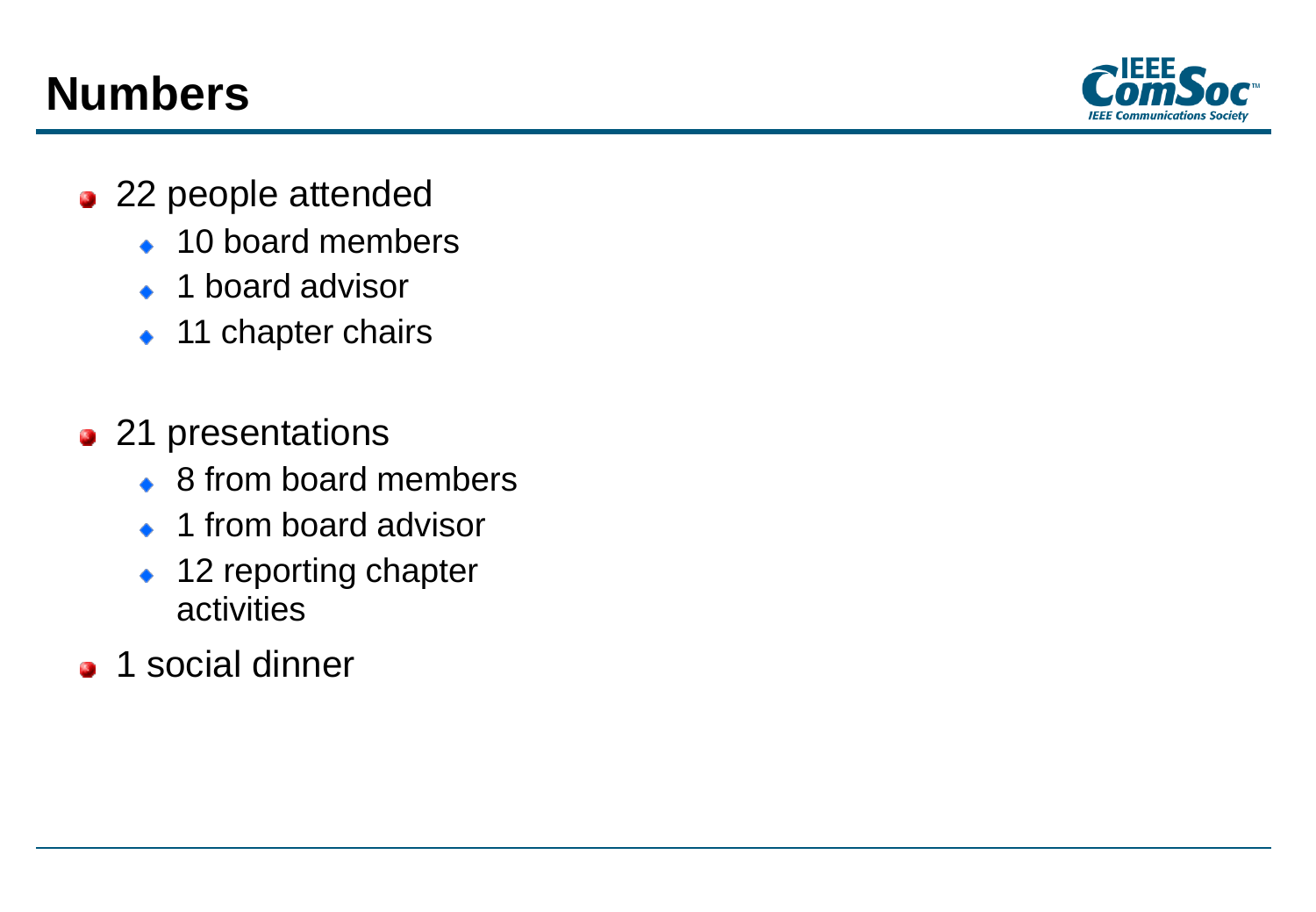

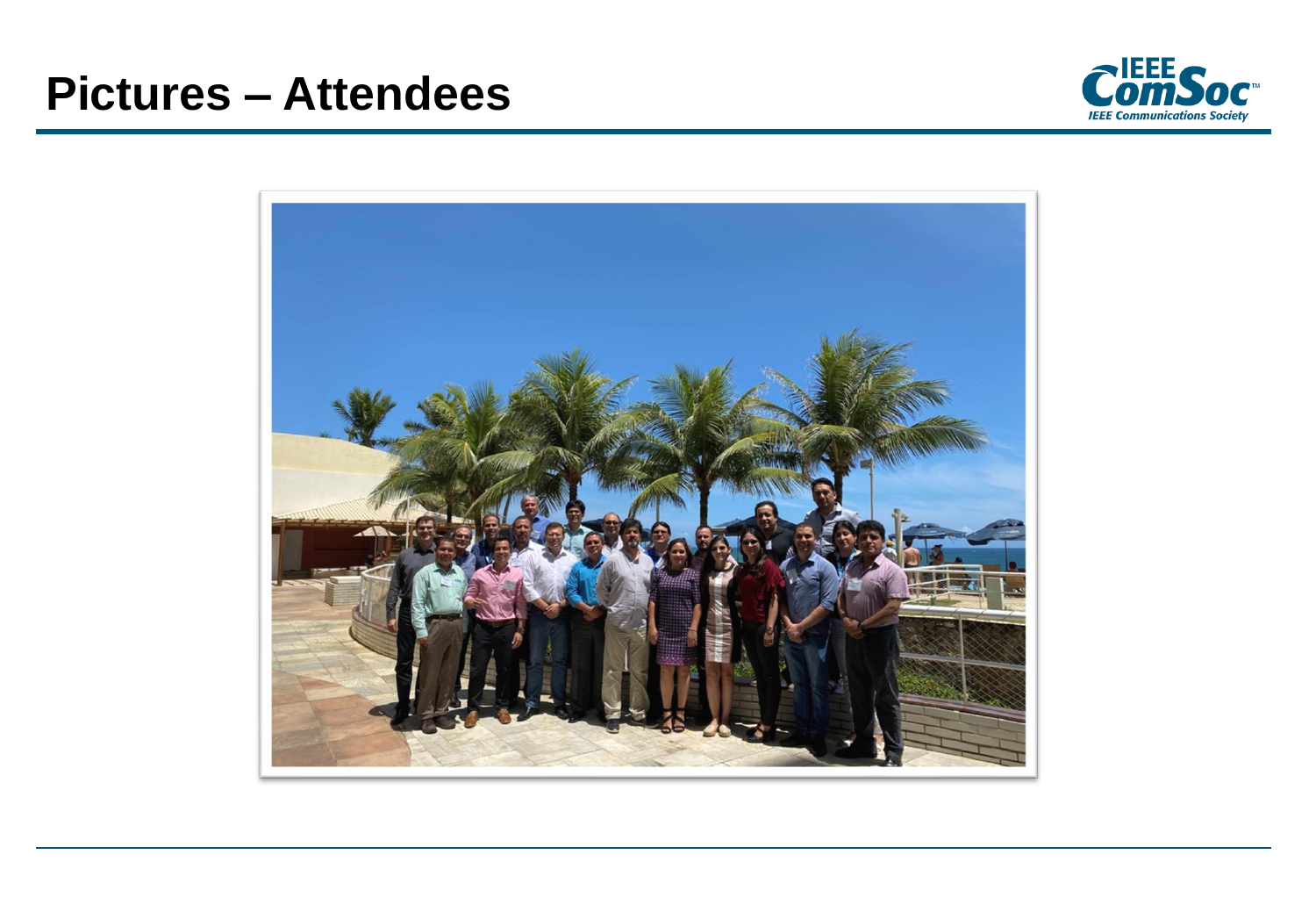### **Pictures – Board members**



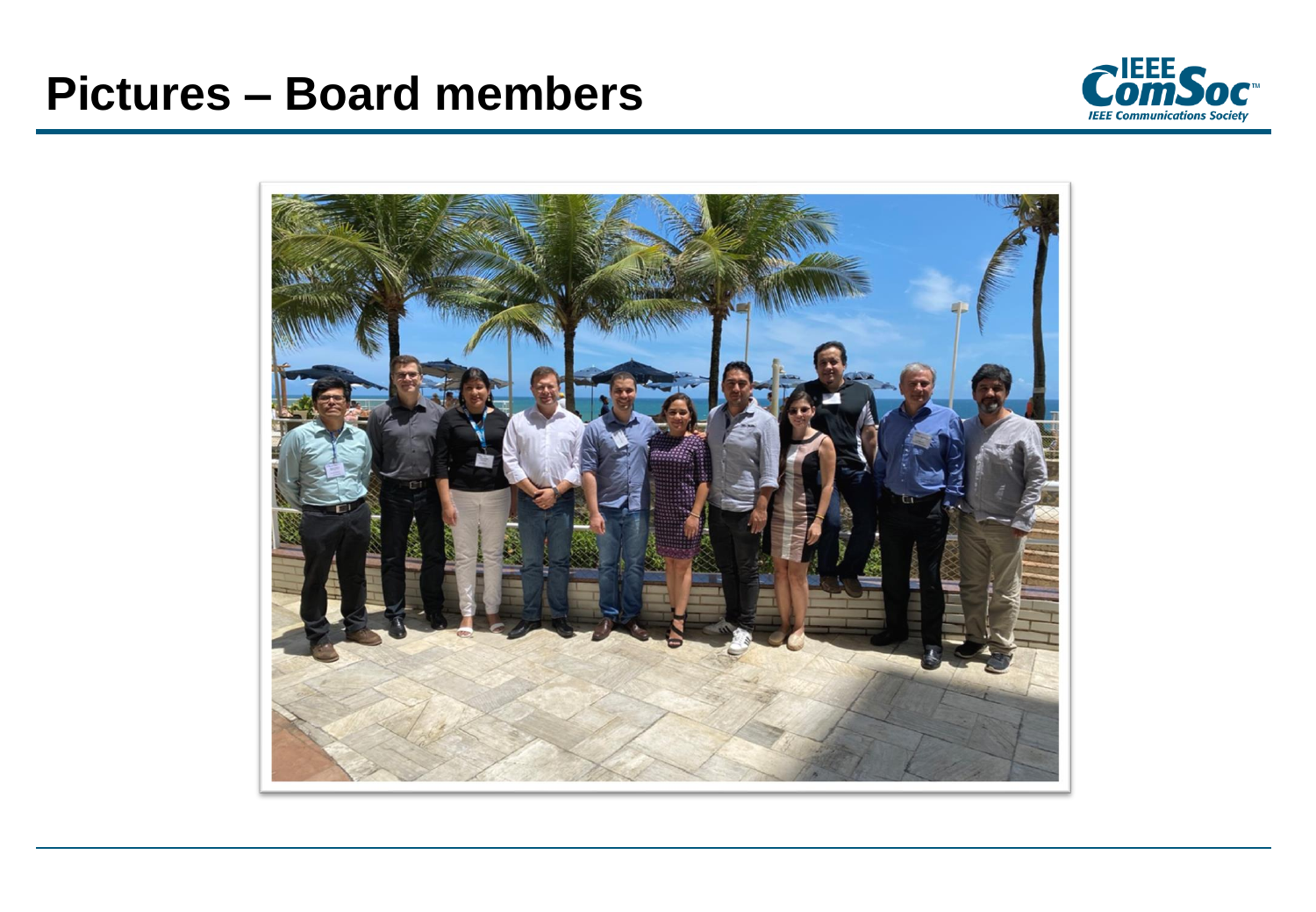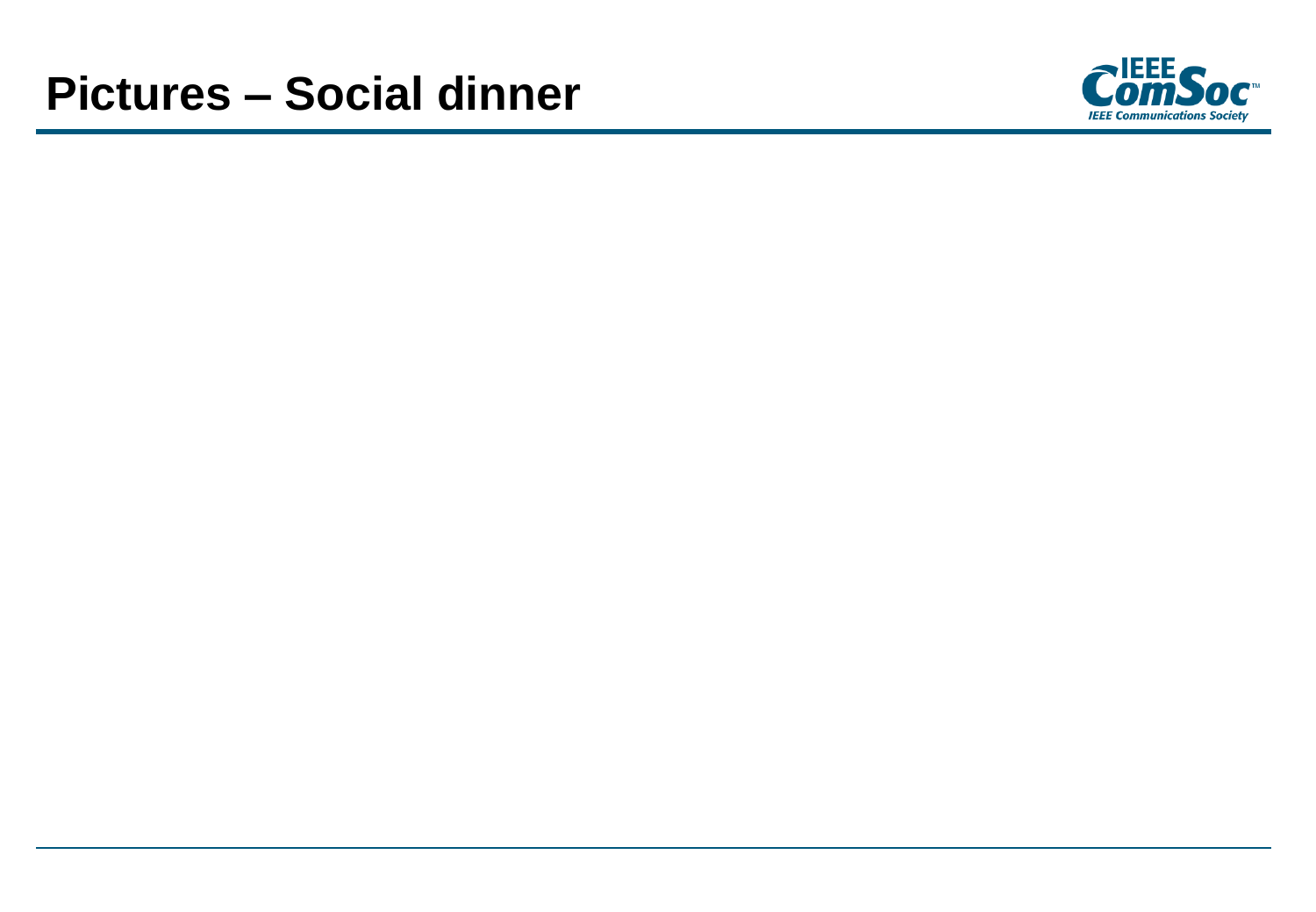### **Discussions/considerations**



- Chairs' duties now include delivering an article to GCN per year
	- Update the mailing list of chapter chairs

| न्नि<br>而                                                                                                                                                                                                                                                                                                                                                                                                                                                                                                                                                                                                                                                                       | [b] Conselho-I<br>$\checkmark$ |
|---------------------------------------------------------------------------------------------------------------------------------------------------------------------------------------------------------------------------------------------------------------------------------------------------------------------------------------------------------------------------------------------------------------------------------------------------------------------------------------------------------------------------------------------------------------------------------------------------------------------------------------------------------------------------------|--------------------------------|
| Lisandro Zambenedetti Granville <granville@inf.ufrgs.br><br/><b>Chapters and GCN</b><br/>Para: laregion@comsoc.org <laregion@comsoc.org></laregion@comsoc.org></granville@inf.ufrgs.br>                                                                                                                                                                                                                                                                                                                                                                                                                                                                                         | □ Enviadas - INF-UFRGS 11:10   |
| Dear IEEE ComSoc Latin America (LA) Chapter Chairs                                                                                                                                                                                                                                                                                                                                                                                                                                                                                                                                                                                                                              |                                |
| Yesterday (Nov. 14th), during RCCC 2019, we discussed the already traditional issue of having too<br>few contributions to Global Communications Newsletter (GCN) from our Region 9. As part of the<br>discussion, the present board members and chapter chairs agreed that every chapter delivering at<br>least an article per year, reporting an activity carried out by the chapter, is feasible. Because<br>of that, the group decided that chapter chairs are now not only expected but also HAVE to deliver<br>an article per year. Thus, from now own (Nov. 2019), that article per year becomes a chapter's<br>duty that, in fact, implies in virtually no major burden. |                                |
| This message may sound too impositive, but it has been discussed in RCCC and is a collective<br>decision of the attendees. Still, have in mind that this decision is taking into account the<br>reputation of our region and is being taking for our own benefit. If you have comments to help<br>improve GCN contribution in addition to this strategy, please let me know, let's say, in about a<br>week.                                                                                                                                                                                                                                                                     |                                |
| Best regards,                                                                                                                                                                                                                                                                                                                                                                                                                                                                                                                                                                                                                                                                   |                                |
| Lisandro<br>As Regional Diretor<br>Also on behalf of RCCC 2019 attendees                                                                                                                                                                                                                                                                                                                                                                                                                                                                                                                                                                                                        |                                |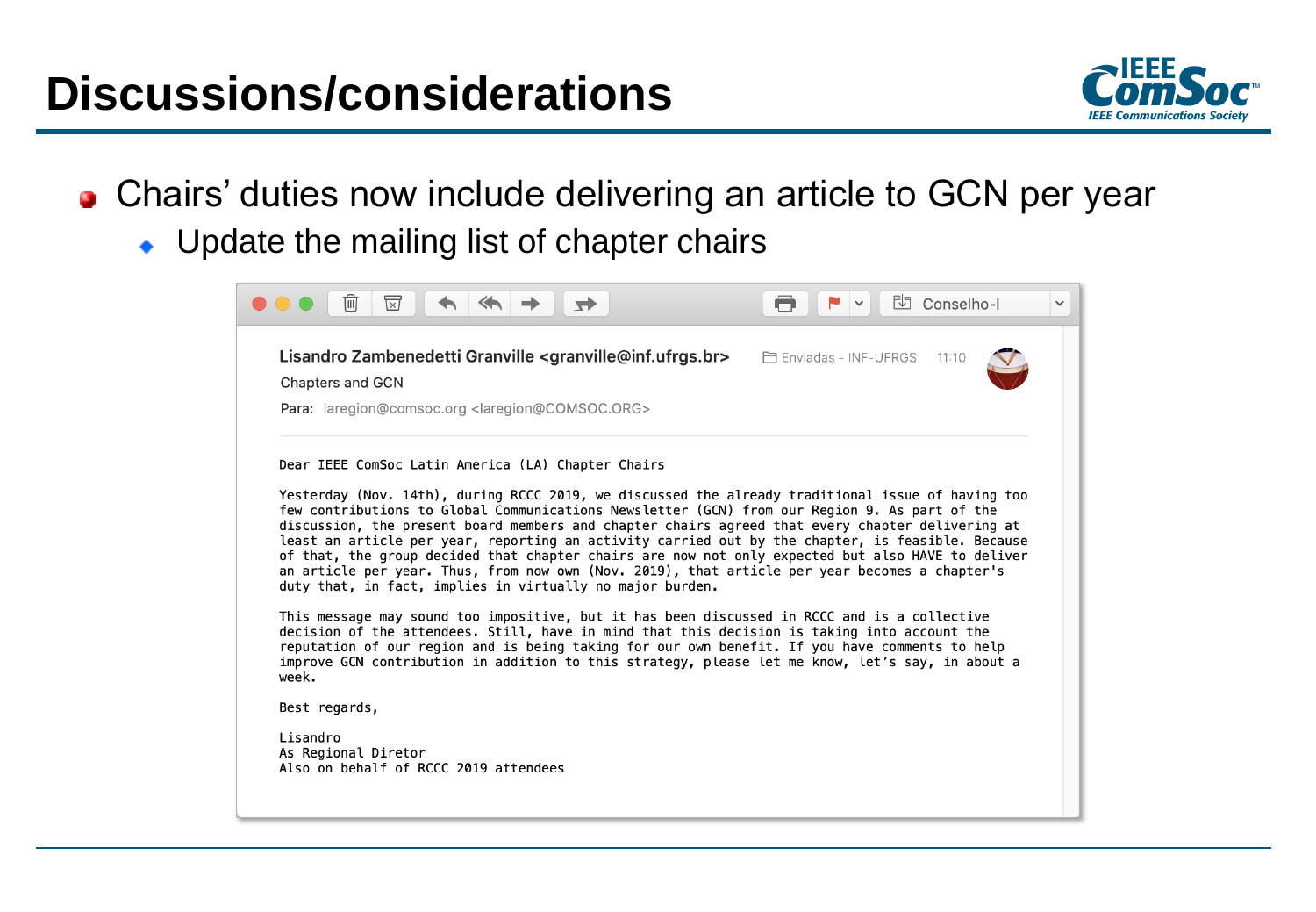

- Lack of reply of some contacted DLs
	- Right from the first invitation message, the regional DLT and DSP Coordinator must be cc'ed in the e-mail message in order to identify the occasional lack of reply and have the opportunity to react/help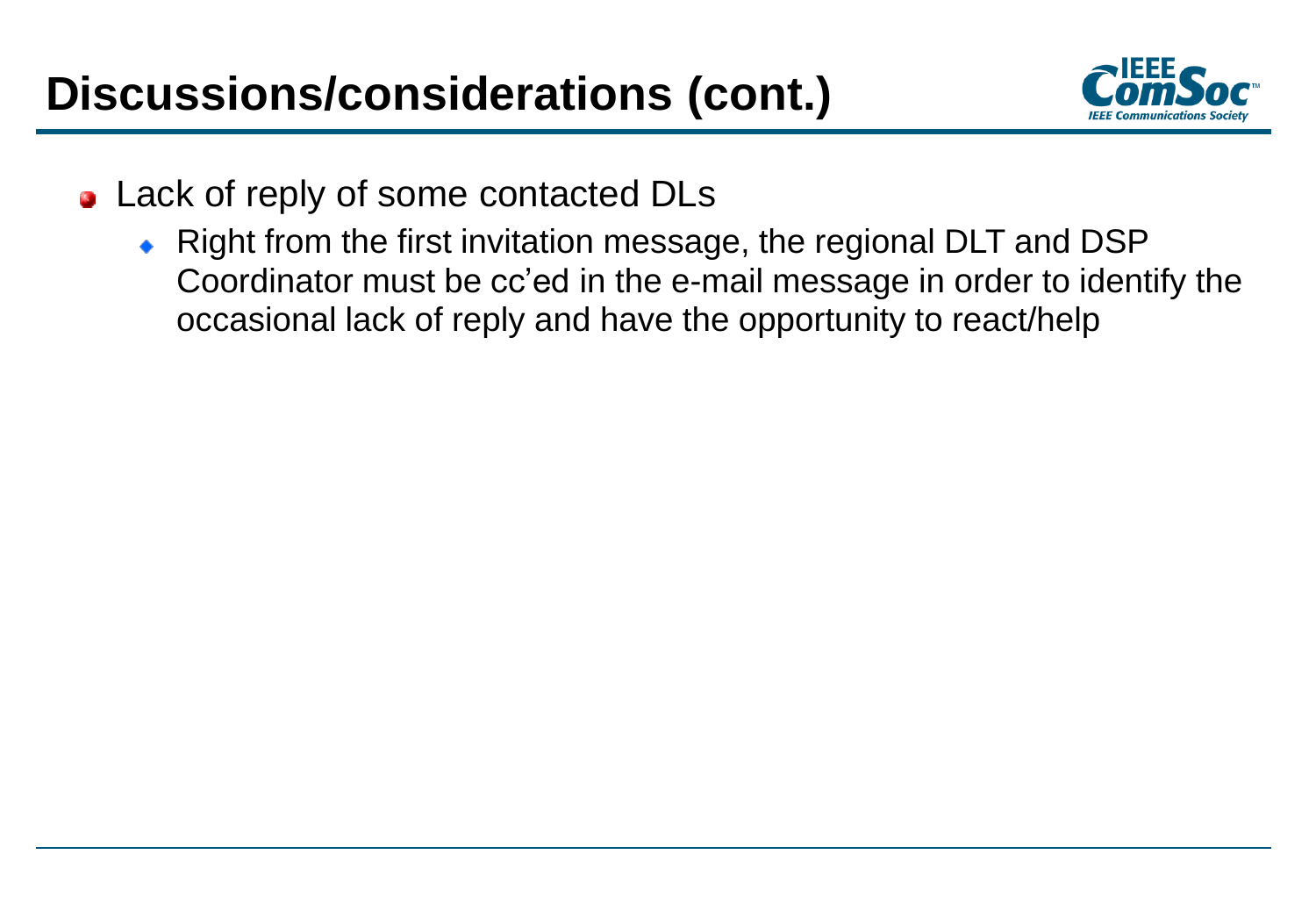## **Discussions/considerations (cont.)**



- Lack of proper coordination from ComSoc's staff with the conference organizers
	- We shall avoid situations similar to HealthCom 2019, where 63 nights have been booked and paid by ComSoc when the necessity was only 22 nights
	- ◆ Dates of the conference have been changed by ComSoc staff members following a request from Norbert Noury (steering committee member) without double-checking with the general/TPC/SC chairs, leading to advertisements with different dates
	- Some needed equipment (projectors, computers, etc.) has not been requested by ComSoc but it was required by the conference
- **a** Actions:
	- The duties of ComSoc's staff in the context of a conference must be stablished very clearly at the beginning of the conference organization process
	- ComSoc's staff shall trust the knowledge of local team WRT peculiarities of the region in which the conference is being held (e.g., hotel prices, negotiation expectations, local culture, etc.)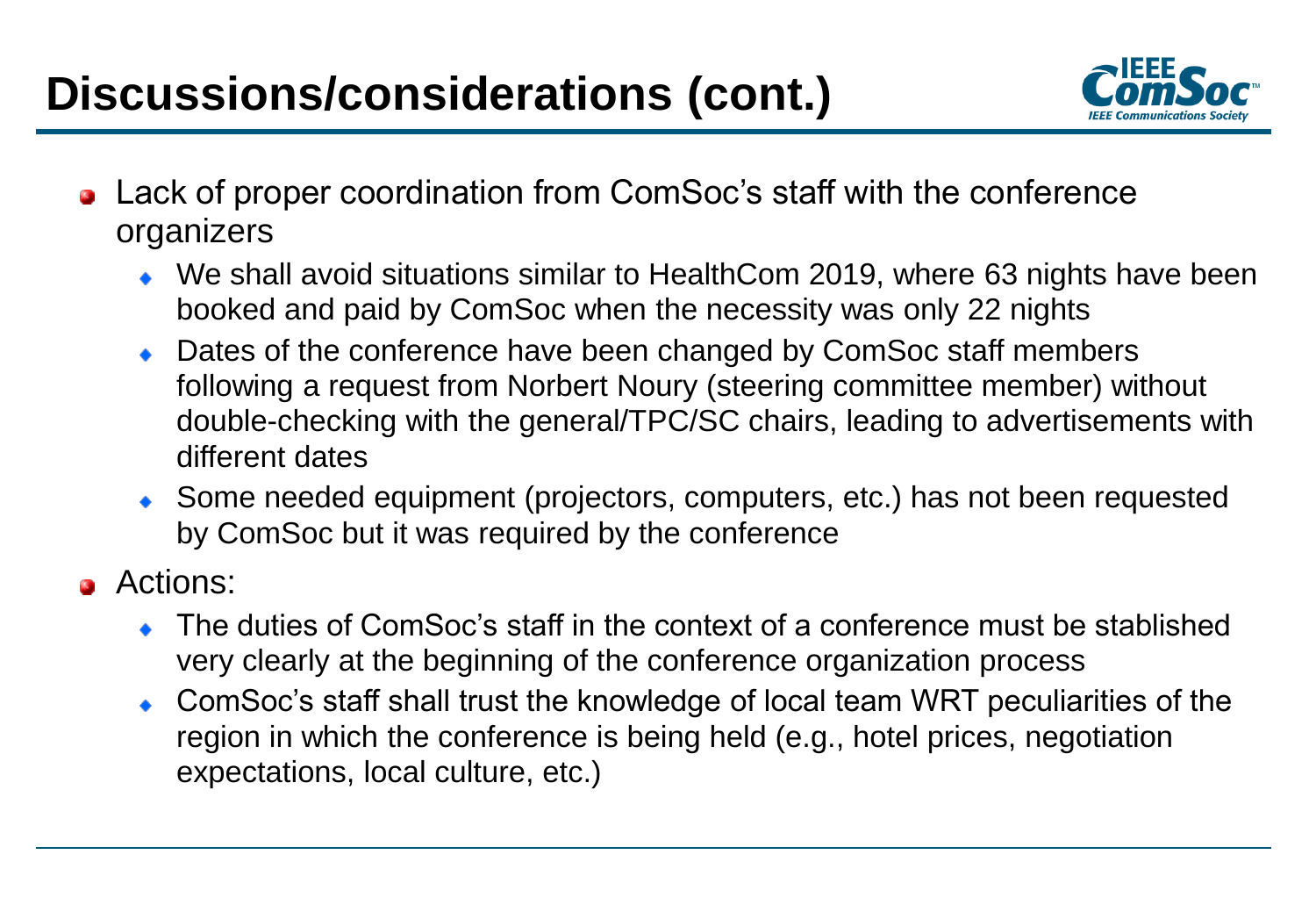

- **Apply for CAA & CoY awards** 
	- Perception that number of members is the only thing that matters in the selection of best chapters
	- Perception that "regular" actions seem not to be sufficiently outstanding
- **a** Actions
	- Chapter questionnaires could be an implicit application for the awards
	- Check if sharing criteria with chapter chairs is not a problem
	- $\bullet$  Fill the forms  $\odot$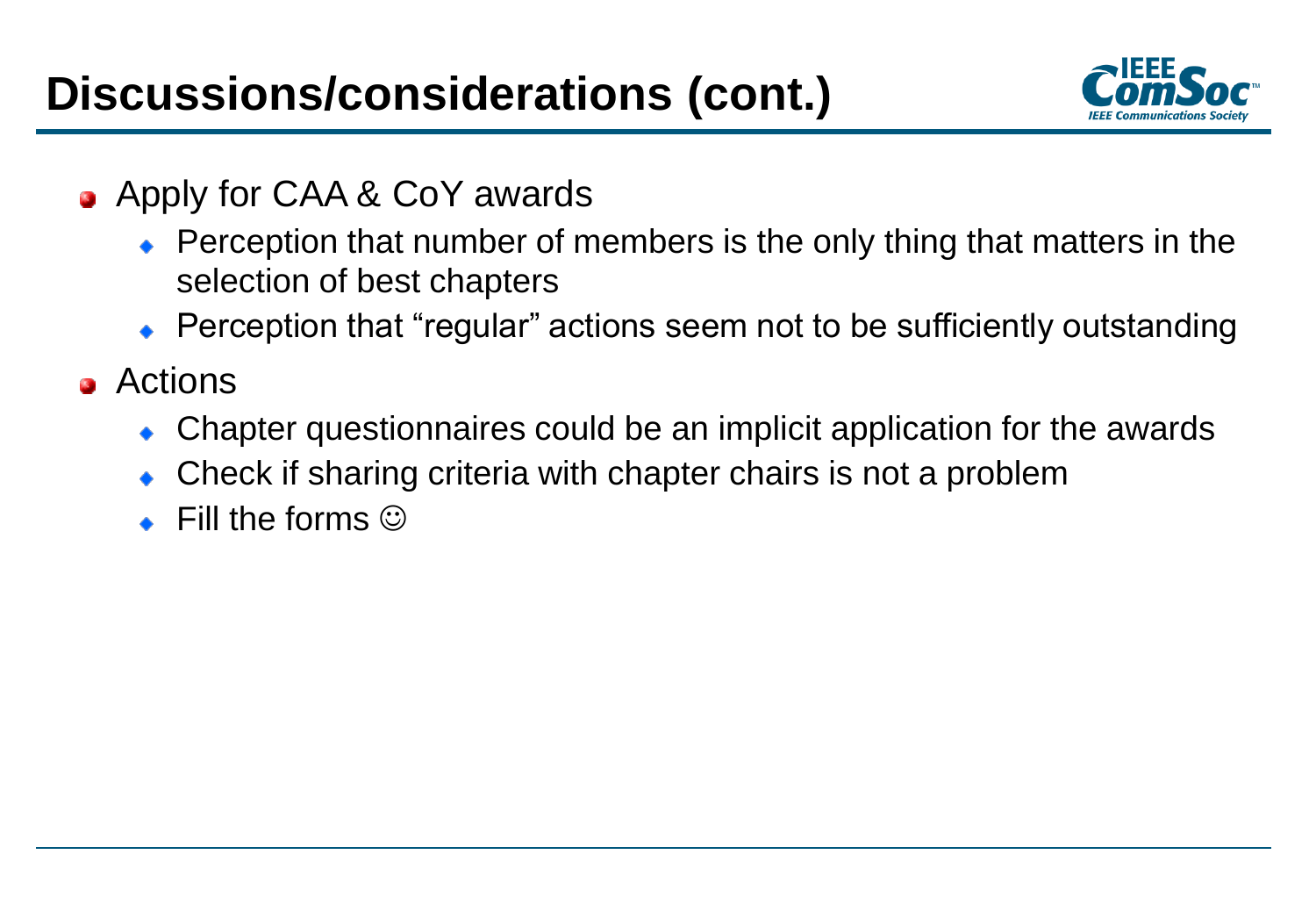

#### **a** Actions

- ◆ Promote ComSoc's technical committees meetings co-located with LATINCOM
- Identify possible future locations and approach candidates more actively
- Check the "history" of attendees and have a break down (e.g., considering countries, profile [members, student…])
	- Identify who were the ComSoc's staff working as contact point and that received the reports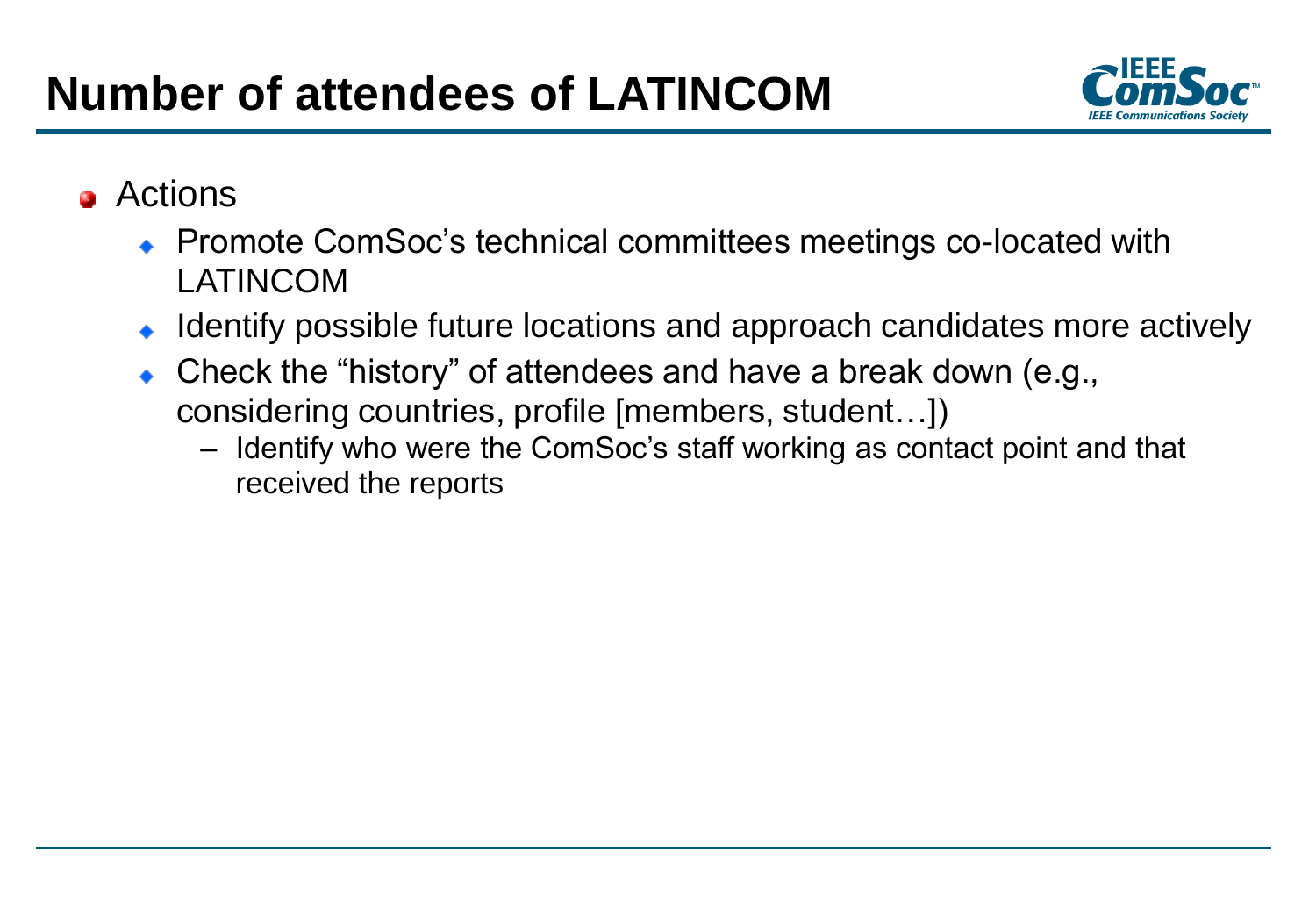

- **a** Actions
	- Check the already stablished agreements that ComSoc has with specific telcos and try to use them to improve their participation at LATINCOM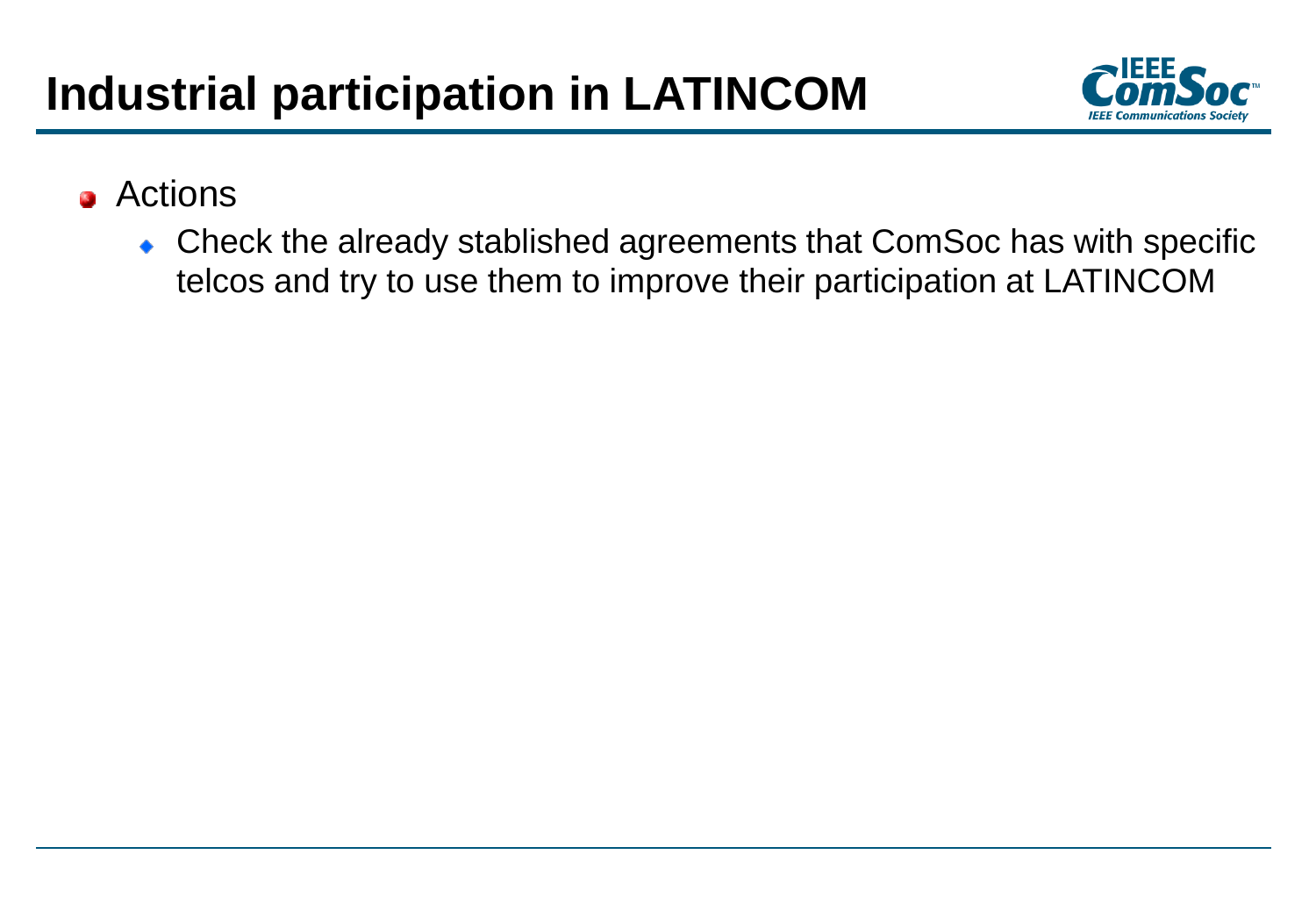

#### **a** Actions:

- Virtual RCCC with WebEx
- Create an e-community and publish minutes of virtual RCCCs
- Having a virtual host (that gets recognized to put the show together)
- Frequency: once a year
- Duration: a morning or an afternoon (take into account the diferent time zones in the region)